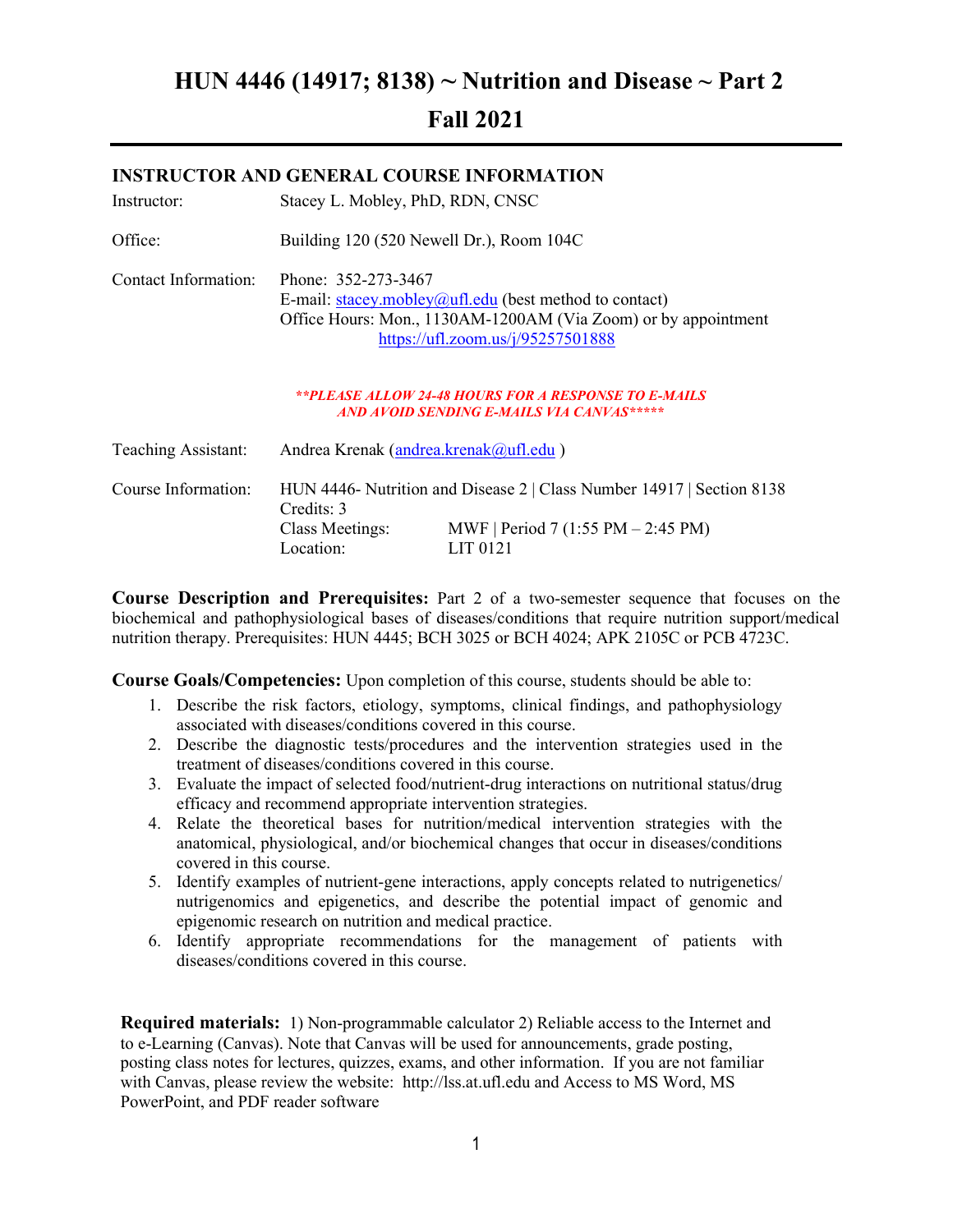### Recommended Materials:

Nutrition Therapy and Pathophysiology (4th edition) by Nelms, Sucher, Lacey and Ross, 2020.

Course Format: The lectures will primarily be in-person. Your final course grade will be derived from 2 homework assignments, participation, 6 on-line quizzes (lowest dropped), 3 inclass exams, and a cumulative in-class final exam. The course will consist of PPT slides that will usually be posted prior to the beginning of class (MWF 1:55 PM). Grades will be posted on Canvas. Extra credit opportunities based on extra participation may be given at the discretion of the instructor throughout the semester. Grades will be posted on Canvas. It is your responsibility to check for any discrepancies in points and report them to your instructor immediately.

## ASSIGNMENTS & GRADING:

Assignments: There will be two (2) take-home assignments throughout the semester. Assignments with detailed instructions will be posted to Canvas. These assignments will contribute 50 points each to your final course grade. Please be aware that due dates may be adjusted as needed based on lecture schedule. Also, keep a PRINTED copy of all of your assignments in the event that it becomes lost due to technical failures. Please contact a teaching assistant first if you have a question about an assignment grade. If there are still questions, the project will be given to Dr. Mobley for a re-grade. However, the entire project will be re-graded and may result in a lower grade. If you choose to compare your project grade to another student's project grade then both projects need to be submitted for re-grading.

#### ASSIGNMENTS WILL NOT BE ACCEPTED VIA E-MAIL!!!!!!!!!!!

#### Late Policy

Students are expected to submit all assignments on time. All assignments will be collected promptly in class. Assignments not turned in at this time will be subject to a 5% late penalty. In addition, a penalty of 10% will be imposed for each day that the assignment is late. Late assignments will be collected at the next class meeting unless you make arrangements with the TA to turn in the late assignment before the next scheduled class meeting time.

**Participation:** Periodic participation activities will be administered or assigned to reinforce material learned. There are no make-ups for participation activities unless there are extenuating circumstances.

Quizzes: There will be 6 online quizzes worth 10 points each. The lowest quiz score will be dropped for a total of 50 points. The questions used for the quizzes are similar in format and style to those used on the exams. No make-up quizzes will be available.

Exams: There will be 3 in-class exams valued equally at 100 points each and a cumulative inclass final exam valued at 200 points. The format of all exams will consist of multiple-choice, true/false, matching, and possibly short answers. Calculators and scratch paper will be allowed.

#### "The Rules" during Exams and Quizzes

The exams will be in-class The exams will be closed-book so STUDY YOUR NOTES frequently. You will usually have 50-60 minutes to complete the exam. Once you begin, you must finish it within the allotted time.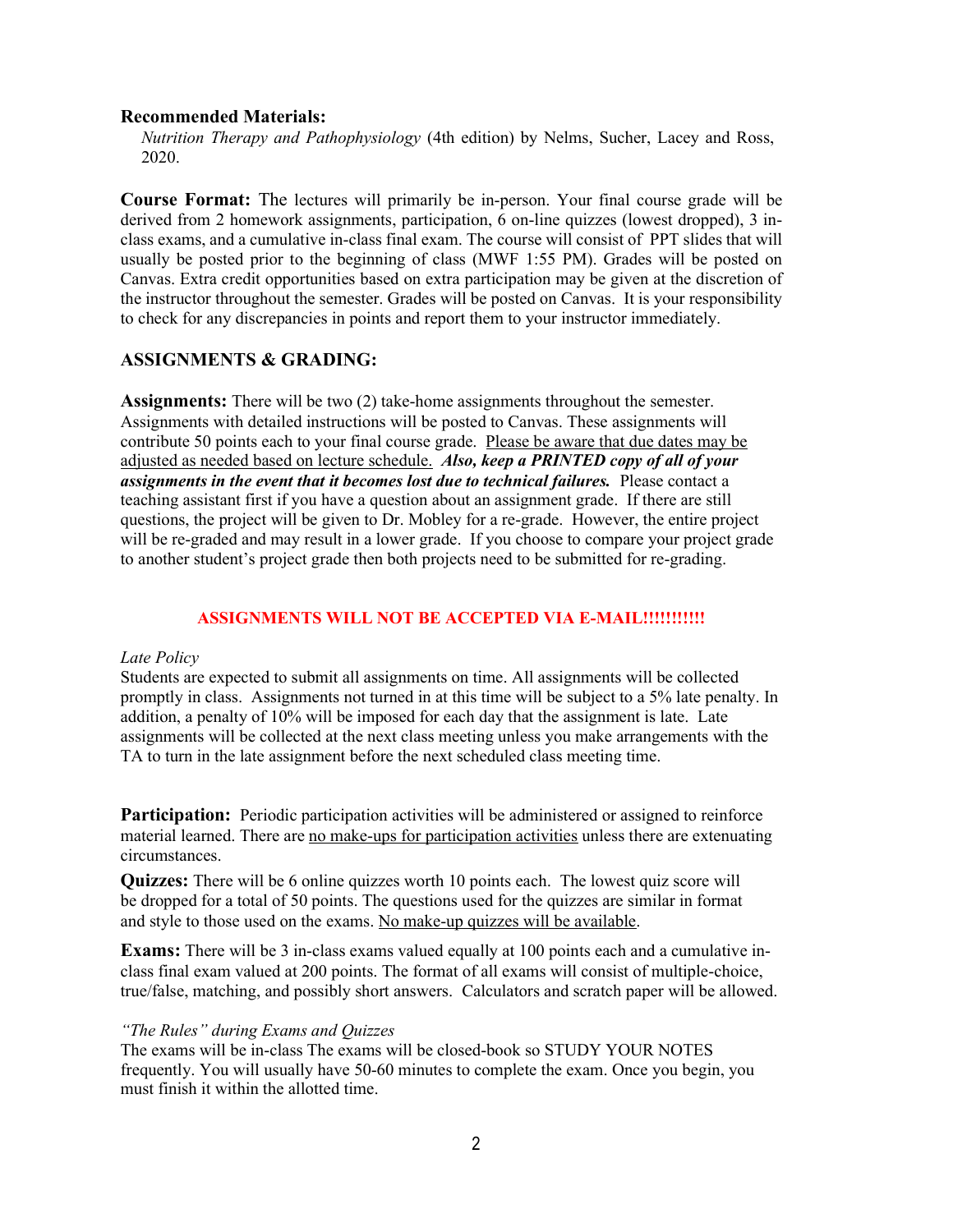Printing, copying, communicating (e.g.- discussing exam questions with others before closing of the exam), photographing, snip/sketch, etc. quiz and/or exam questions ARE STRICTLY PROHIBITED and subject to academic misconduct. Students who have been approved for accommodations must contact Dr. Mobley the week prior to each exam to ensure that there are no oversights.

## For those of you who have special accommodations, you must notify Dr. Mobley ASAP so I can clarify them and make the proper accommodations.

## Exam Make-Up Policy

Make-up exams may not be provided unless there are extenuating circumstances (e.g. illness, medical, death in family, etc). In which case, contact your instructor *immediately by e-mail*  $(s \text{tacey.mobley@ufl.edu})$  to discuss the situation and to make suitable arrangements for a makeup  $exam - appropriate documentation of the absence must be provided in order to receive a make$ up exam. The make-up exam may be essay.

If you must miss an exam due to a University-approved reason (e.g. university sanctioned athletics, competition,), you may complete the exam *after* your absence if documentation of the anticipated absence is provided to your instructor. The scheduled make-up exam (date and time) is at the discretion of Dr. Mobley. Contact your instructor well in advance to coordinate a mutually convenient alternative exam time. Make-up exams are consistent with university policies that can be found at: https://catalog.ufl.edu/ugrad/current/regulations/info/attendance.aspx.

## Academic Integrity

All work must be done individually. There are no group projects, quizzes or exams in this course. NO project or open-ended quiz or exam question should mimic another. All students are expected to follow the UF student code of conduct with regard to academic honesty. Academic misconduct is dishonest or unethical academic behavior that includes, but is not limited, to misrepresenting mastery in an academic area (e.g., cheating), intentionally or knowingly failing to properly credit information, research or ideas to their rightful originators or representing such information, research or ideas as your own (e.g., plagiarism). Printing, copying, communicating (e.g.- discussing exam questions with others before closing of the exam), photographing, snip/sketch, etc. quiz and/or exam questions ARE STRICTLY PROHIBITED and subject to academic misconduct. Any violations or breaches of academic integrity will be reported and dealt with by the Dean of Students Office for consideration of disciplinary action.

## Extra credit or bonus points

\* Opportunities will be given to earn extra (bonus) participation points. Extra (bonus) points will be added to your over total points. For example, if you earned 640 points (out of 700) and 10 extra participation points, then your overall point total will by 650 (out of 700).

## Grades and Grade Points

For information on current UF policies for assigning grade points, see https://catalog.ufl.edu/ugrad/current/regulations/info/grades.aspx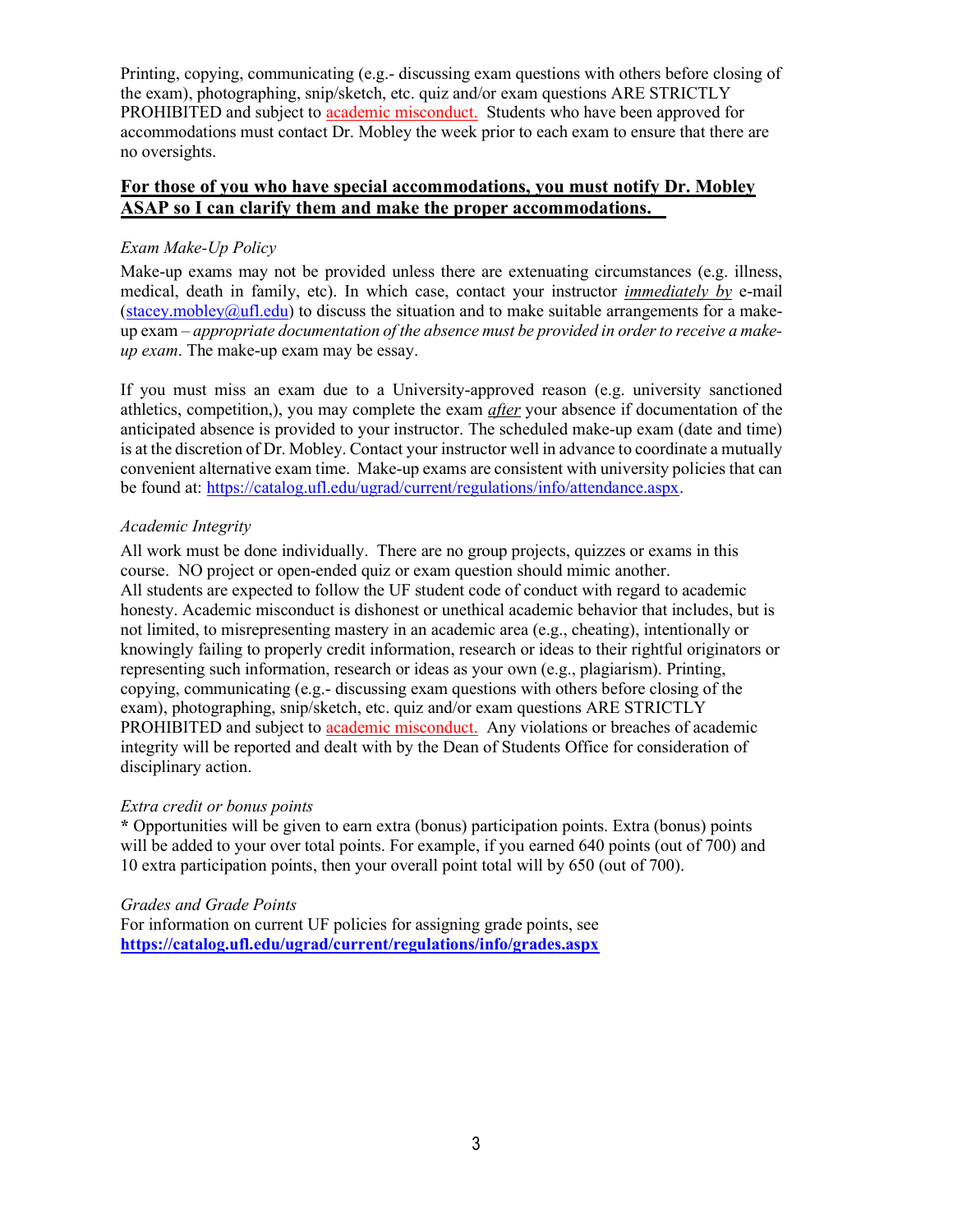Grading Scale & Record of Grades:

GRADING:

| Exams:                                | <b>Possible Pts.</b> |  |
|---------------------------------------|----------------------|--|
| Exam #1 (Fri., $9/24$ )               | <b>100</b>           |  |
| Exam #2 (Fri., $10/22$ )              | <b>100</b>           |  |
| Exam #3 (Mon., $11/22$ )              | 100                  |  |
| Final Exam (Thurs., $12/15$ )         | 200                  |  |
| Assignments:                          |                      |  |
| Assignment #1 (Due Sun., 10/17 @1159) | 50                   |  |
| Assignment #2 (Due Wed., 11/8 @1159)  | 50                   |  |
| <b>Quizzes:</b>                       |                      |  |
| 5 Quizzes (10 points each)            | 50                   |  |
| Participation                         | 50                   |  |
| * Extra (bonus) Participation         |                      |  |
| <b>Total</b>                          | 700                  |  |

## FINAL COURSE GRADES ARE NOT NEGOTIABLE

| Grade | $\frac{0}{0}$ | Grade          | $\frac{0}{0}$ |
|-------|---------------|----------------|---------------|
| A     | $93 - 100$    |                | $73 - 76$     |
| $A-$  | $90 - 92$     |                | $70 - 72$     |
| $B+$  | $87 - 89$     | $\mathbf{D}^+$ | $67 - 69$     |
| B     | $83 - 86$     | D              | $63 - 66$     |
| $B-$  | $80 - 82$     | D-             | $60 - 62$     |
|       | $77 - 79$     | F              | $60$          |

## Course Policies

#### Attendance

Attendance will not be taken, but it will be the student's responsibility to attend all lectures, obtain all instructional materials and abide by any class announcements. It will be the student's responsibility to take his/her own lecture notes as these will be needed to properly prepare for the regularly scheduled exams. Students are encouraged to have "study buddy groups" of two- three individuals that they may call upon in the event of an unexpected absence, and/or to prepare for exams and share notes.

## Example: Classmates' Contact Information

| 1. Name: | E-mail: | <b>Phone:</b> |
|----------|---------|---------------|
| 2. Name: | E-mail: | <b>Phone:</b> |
| 3. Name: | E-mail: | <b>Phone:</b> |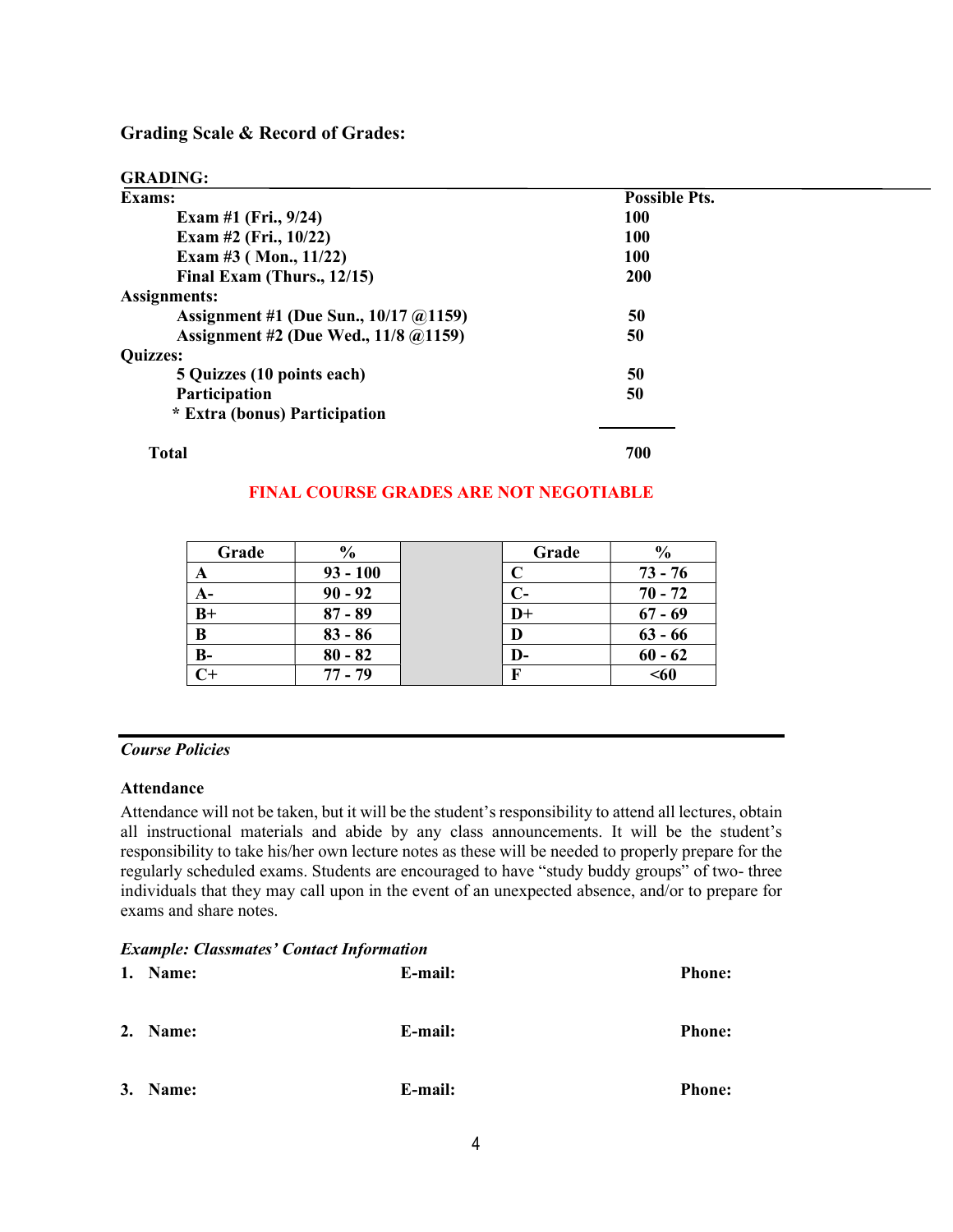#### Email

Throughout the semester, your instructor may communicate important information to the class via e-mail. Importantly, the e-mail address on file with UF  $(Qu$ fl.edu) will be used for all communications. If you use other e-mail accounts (yahoo, hotmail, gmail, etc), be sure to check your UF e-mail regularly or set-up e-mail forwarding on the university system. Please avoid sending your instructor any e-mail messages through Canvas. The preferred e-mail is stacey.mobley@ufl.edu.

#### Classroom Etiquette

Class will start promptly as scheduled. Please TURN OFF the ringer on cellular telephones during class time. Texting during class is considered disruptive and you may be asked to leave. Please be considerate of classmates during class time by minimizing comments to others, arriving on time, and not leaving before the end of class.

### Online Course Evaluation Process

Student assessment of instruction is an important part of efforts to improve teaching and learning. At the end of the semester, students are expected to provide feedback on the quality of instruction in this course using a standard set of university and college criteria. These evaluations are conducted online at https://evaluations.ufl.edu. Evaluations are typically open for students to complete during the last two or three weeks of the semester; students will be notified of the specific times when they are open. Summary results of these assessments are available to students at https://evaluations.ufl.edu/results.

## OTHER INFORMATION:

Academic Honesty: As a student at the University of Florida, you have committed yourself to uphold the Honor Code, which includes the following pledge: "We, the members of the University of Florida community, pledge to hold ourselves and our peers to the highest standards of honesty and integrity." You are expected to exhibit behavior consistent with this commitment to the UF academic community, and on all work submitted for credit at the University of Florida, the following pledge is either required or implied: "On my honor, I have neither given nor received unauthorized aid in doing this assignment." It is assumed that you will complete all work independently in this course unless I give explicit permission for you to collaborate on course tasks (e.g. in-class assignments). Furthermore, as part of your obligation to uphold the Honor Code, you should report any condition that facilitates academic misconduct to appropriate personnel. It is your individual responsibility to know and comply with all university policies and procedures regarding academic integrity and the Student Honor Code. Violations of the Honor Code at the University of Florida will not be tolerated. Violations will be reported to the Dean of Students Office for consideration of disciplinary action. For more information regarding the Student Honor Code, please see: http://www.dso.ufl.edu/sccr/process/student-conduct-honor-code.

Software Use: All faculty, staff and students of the university are required and expected to obey the laws and legal agreements governing software use. Failure to do so can lead to monetary damages and/or criminal penalties for the individual violator. Because such violations are also against university policies and rules, disciplinary action will be taken as appropriate. Services for Students with Disabilities: 0001 Reid Hall, 352-392-8565,

www.dso.ufl.edu/drc/ The Disability Resource Center coordinates the needed accommodations of students with disabilities. This includes registering disabilities, recommending academic accommodations within the classroom, accessing special adaptive computer equipment,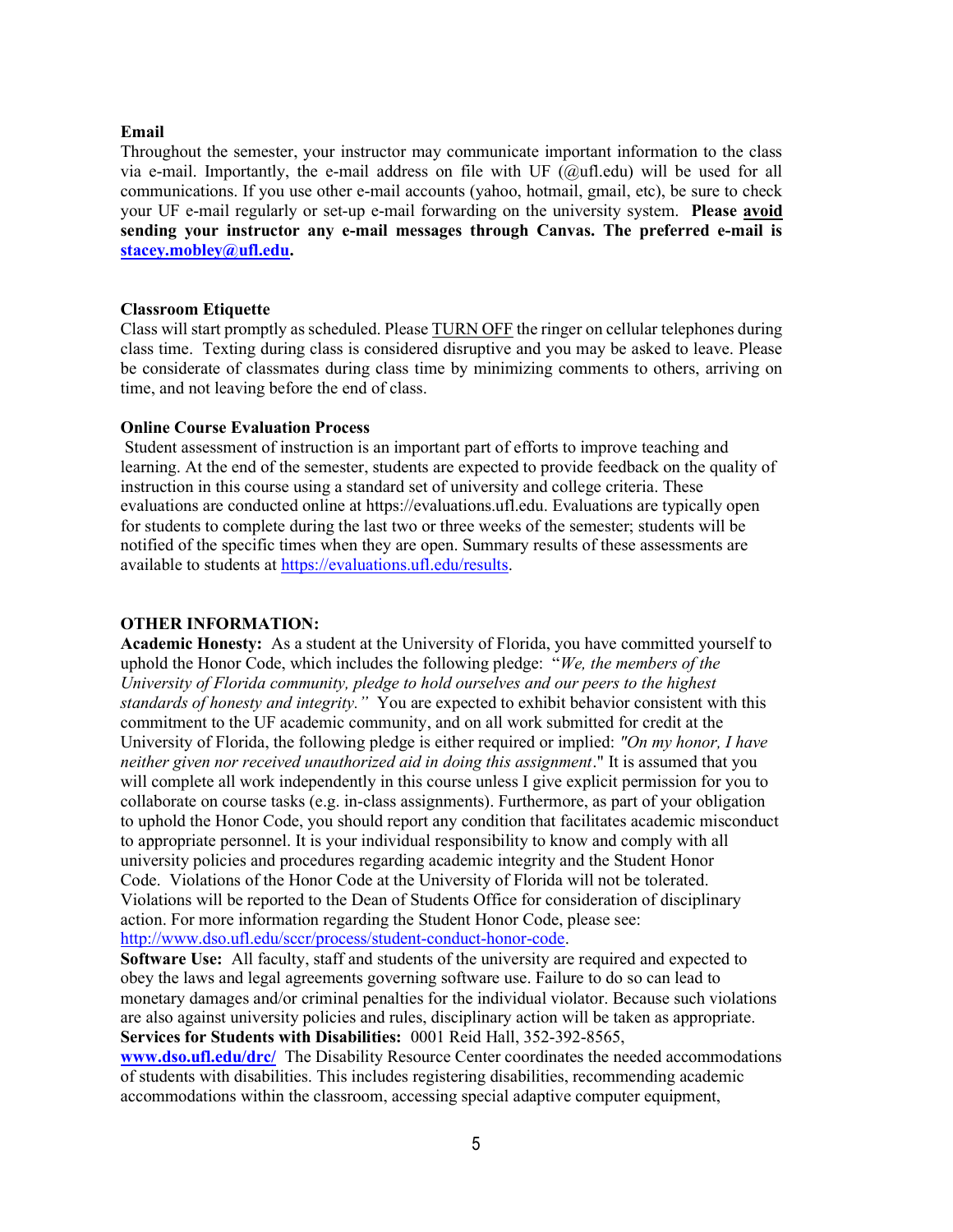providing interpretation services and mediating faculty-student disability related issues. Students requesting classroom accommodation must first register with the Dean of Students Office. The Dean of Students Office will provide documentation to the student who must then provide this documentation to the Instructor when requesting accommodation.

Campus Helping Resources: Students experiencing crises or personal problems that interfere with their general well-being are encouraged to utilize the university's counseling resources. The Counseling & Wellness Center provides confidential counseling services at no cost for currently enrolled students. Resources are available on campus for students having personal problems or lacking clear career or academic goals, which interfere with their academic performance.

- University Counseling & Wellness Center, 3190 Radio Road, 352-392-1575, www.counseling.ufl.edu/cwc/ where the following are available: Counseling Services, Groups and Workshops, Outreach and Consultation, Self-Help Library, Wellness Coaching. Please contact the University Police Department: 352-392-1111 or 9-1-1 for emergencies.
- U Matter We Care: Your well-being is important to the University of Florida. The U Matter, We Care initiative is committed to creating a culture of care on our campus by encouraging members of our community to look out for one another and to reach out for help if a member of our community is in need. If you or a friend is in distress, please contact umatter@ufl.edu so that the U Matter, We Care Team can reach out to the student in distress. A nighttime and weekend crisis counselor is available by phone at 352-392-1575. The U Matter, We Care Team can help connect students to the many other helping resources available including, but not limited to, Victim Advocates, Housing staff, and the Counseling and Wellness Center. Please remember that asking for help is a sign of strength. In case of emergency, call 9-1-1.
- Career Resource Center, First Floor JWRU, 392-1601, www.crc.ufl.edu/
- Sexual Assault Recovery Services (SARS): Student Health Care Center, 352-392-1161.
- University Police Department: 352-392-1111 (or 9-1-1 for emergencies). http://www.police.edu/
- E-learning technical support: 352-392-4357 (select option 2) or email to Learningsupport@ufl.edu. https://lss.at.ufl.edu/help.shtml.
- Library Support: http://cms.uflib.ufl.edu/ask. Receive assistance with respect to using the libraries or finding resources.
- University of Florida Complaints Policy: The University of Florida believes strongly in the ability of students to express concerns regarding their experiences at the University. The University encourages its students who wish to file a written complaint to submit that complaint directly to the department that manages that policy. A student who is unsure as to the official responsible for handling his or her particular complaint may contact the Ombuds office or the Dean of Students Office. For complaints that are not satisfactorily resolved at the department level or which seem to be broader than one department, students are encouraged to submit those complaints to one of the following locations: Ombuds:

http://www.ombuds.ufl.edu/, 31 Tigert Hall, 352-392-1308. The purpose of the Ombuds office is to assist students in resolving problems and conflicts that arise in the course of interacting with the University of Florida. By considering problems in an unbiased way, the Ombuds works to achieve a fair resolution and works to protect the rights of all parties involved. Dean of Students Office: http://www.dso.ufl.edu/, 202 Peabody Hall, 352-392-1261. The Dean of Students Office works with students, faculty, and families to address a broad range of complaints either through directly assisting the student involved to resolve the issue, working with the student to contact the appropriate personnel, or referring the student to resources or offices that can directly address the issue. Follow up is provided to the student until the situation is resolved. Additionally, the University of Florida regulations provide a procedure for filing a formal grievance in Regulation 4.012: http://regulations.ufl.edu/regulations/uf-4-student-affairs/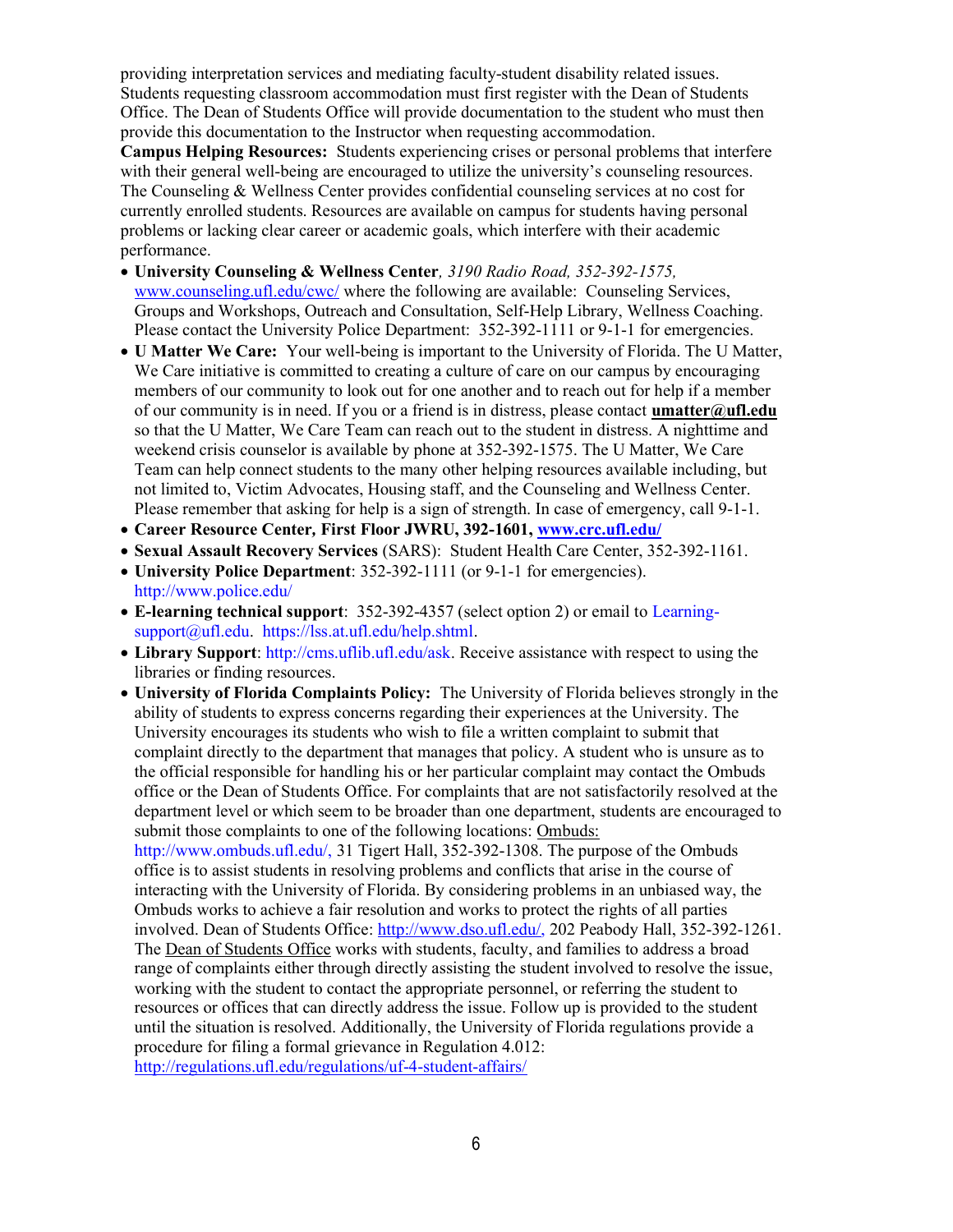## COVID 19 Policy and Procedures

In response to COVID-19, the following practices are in place to maintain your learning environment, to enhance the safety of our in-classroom interactions, and to further the health and safety of ourselves, our neighbors, and our loved ones.

- If you are not vaccinated, get vaccinated. Vaccines are readily available at no cost and have been demonstrated to be safe and effective against the COVID-19 virus. Visit this link for details on where to get your shot, including options that do not require an appointment: https://coronavirus.ufhealth.org/vaccinations/vaccineavailability/. Students who receive the first dose of the vaccine somewhere off-campus and/or outside of Gainesville can still receive their second dose on campus.
- You are expected to wear approved face coverings at all times during class and within buildings even if you are vaccinated. Please continue to follow healthy habits, including best practices like frequent hand washing. Following these practices is our responsibility as Gators.
	- Sanitizing supplies are available in the classroom if you wish to wipe down your desks prior to sitting down and at the end of the class.
	- o Hand sanitizing stations will be located in every classroom.
- If you sick, stay home and self-quarantine. Please visit the UF Health Screen, Test  $\&$ Protect website about next steps, retake the questionnaire and schedule your test for no sooner than 24 hours after your symptoms began. Please call your primary care provider if you are ill and need immediate care or the UF Student Health Care Center at 352-392- 1161 (or email covid@shcc.ufl.edu) to be evaluated for testing and to receive further instructions about returning to campus. UF Health Screen, Test & Protect offers guidance when you are sick, have been exposed to someone who has tested positive or have tested positive yourself. Visit the UF Health Screen, Test & Protect website for more information.
	- o Course materials will be provided to you with an excused absence, and you will be given a reasonable amount of time to make up work.
	- o If you are withheld from campus by the Department of Health through Screen, Test & Protect you are not permitted to use any on campus facilities. Students attempting to attend campus activities when withheld from campus will be referred to the Dean of Students Office.
- Continue to regularly visit coronavirus.UFHealth.org and coronavirus.ufl.edu for up-todate information about COVID-19 and vaccination.